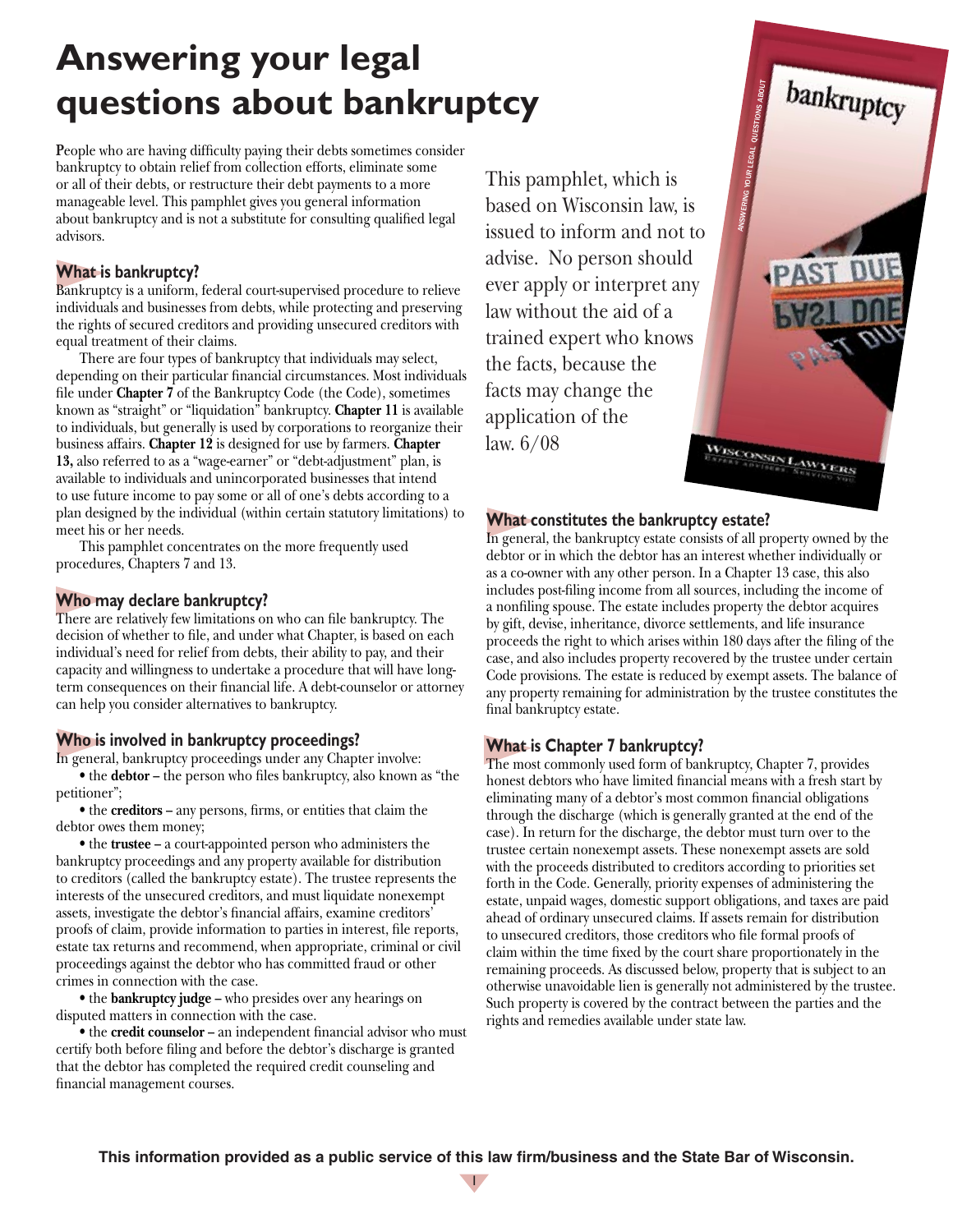## **What are some of the advantages and disadvantages of filing bankruptcy?**

*Advantages:*

• With a few notable exceptions, bankruptcy stops all ongoing legal actions against the debtor, prevents a creditor from beginning new legal actions against the debtor, and prohibits creditors with notice of the bankruptcy case from contacting the debtor, or anyone else besides the debtor's attorney, to discuss or seek collection of a debt;

• Most liabilities relating to credit card debts, civil judgments, pastdue accounts, and judgments due to repossessions and foreclosures may be discharged;

• A debtor may be able to keep all or most of his or her property through federal and/or state exemptions; and

• Certain liens and certain involuntary transfers (such as garnishments), may be avoided if timely action is taken.

#### *Disadvantages:*

• Debts relating to certain taxes, governmental fines, forfeitures and restitution, criminal or fraudulent conduct, child and spousal support, drunk driving, most student loans, and willful and malicious injuries, may not be dischargeable;

• Creditors having a mortgage or security interest in a home or in motor vehicles, may be able to repossess their collateral after the bankruptcy unless the debtor reaffirms the debt or redeems the collateral (see discussion below);

• Bankruptcy filings are matters of public record and are generally noted on a debtor's credit history for 10 years, making it more difficult to obtain credit in the future. A stigma may be associated with bankruptcy which views a debtor as being financially or socially irresponsible. Some debtors find the proceedings embarrassing since they must submit to a public examination about their financial affairs and must provide detailed financial disclosures, which are open to the public;

• In most cases, a debtor may receive a discharge only once in eight years. Debtors contemplating bankruptcy must consider their financial stability and ability to avoid the problems resulting in the bankruptcy during that period; and

• There may be significant tax consequences from a bankruptcy.

#### **What debts are not discharged in a Chapter 7 bankruptcy?**

It is important to understand that not all debts are subject to discharge under Chapter 7. Among the common debts unaffected by bankruptcy are certain income and business taxes, alimony, child support, property divisions incident to divorce, governmentally imposed fines, forfeitures or restitution, most student loans, and liabilities resulting from drunken driving. Certain abuses of cash advances and credit cards on the eve of bankruptcy are presumed to be nondischargeable, as are debts arising from fraud, misrepresentation, theft, and willful and malicious injuries to a person or property.

For these latter forms of debts to be held nondischargeable, the creditor must bring a lawsuit against the debtor in the bankruptcy court within 90 days of the filing, and obtain a judgment declaring the debt, or some portion thereof, to be nondischargeable. In such a proceeding, the debtor has most of the rights attendant to any other civil trial in federal court, except the right to a jury trial.

The entire discharge may be denied or revoked if the debtor has engaged in fraud (such as making false statements, concealing assets, or fraudulently transferring assets) before, in, or in connection with the case. Proceedings to deny or revoke a discharge are

subject to the right to a nonjury trial on the merits as are claims for nondischargeability of debts.

Finally, while a debtor's *personal* liability for debts secured by a home, car, boat, furnishings, and the like may be discharged in a Chapter 7 bankruptcy, the affected creditor's right to enforce its lien against collateral pledged for a loan (such as the right of repossession) is generally unaffected by bankruptcy. To retain the collateral, the debtor may have to reaffirm the debt or redeem the collateral. These concepts will be discussed later.

#### **What property may I keep in a Chapter 7 bankruptcy?**

Wisconsin law provides certain protections, called exemptions, that restrict the types of property a creditor holding a judgment may seize and sell to satisfy the creditor's claim.The federal bankruptcy laws also contain certain property exemptions that protect similar assets, but in quite different amounts. Specific dollar-value of these exemptions are not listed here because they are subject to legislative change. The types of property for which exemptions are permitted include a specified amount of equity in, among other things, one's personal residence, vehicles, household goods and personal effects, tools of trade, life insurance, and even deposit accounts. Generally, qualified retirement benefits may be excluded from the bank-ruptcy estate in whole or in part.

When a debtor's property (called collateral) is secured by a lien (such as a home mortgage, vehicle purchase loan, some furniture purchases, and so on), the debtor must decide whether to retain it or surrender it to the secured creditor. If the decision is to surrender the collateral, the unpaid portion of the loan (or any deficiency after sale of the collateral) generally is subject to discharge along with the unsecured debts.

If a debtor wishes to retain the collateral, the debtor *must* choose either to reaffirm the debt (sign a written document agreeing to continue making regular or agreed-upon payments on the debt and grant the creditor all prebankruptcy rights upon a subsequent default) or redeem the collateral (pay the creditor the present fair market value of the collateral in one lump-sum). Only items used for personal, household, and family use (including vehicles, but not real estate) are subject to redemption. A motor vehicle may not be redeemed for less than the balance due, if the loan is less than 2 ½ years old.

Finally, a debtor may be able to avoid certain liens on items held for personal or household use (but *not* vehicles or real estate) and retain the items without either reaffirming the debt or redeeming the collateral. Lien avoidance generally is a matter for the bankruptcy court, and usually has additional cost to the debtor beyond the basic cost of a bankruptcy case. Debtors should ask about additional costs when contacting an attorney about bankruptcy.

#### **What is a Chapter 13 bankruptcy?**

Chapter 13 is a proceeding under which a debtor proposes to his or her creditors and the court, a plan that enables the debtor to repay as much debt as is feasible given the debtor's financial circumstances. To be confirmed by the court, a plan must provide that the debtor's future income be subject to court administration. After determining a reasonable budget, the debtor's remaining income is paid (generally monthly) by the debtor's employer to the trustee who, after taking a commission, pays the creditors according to the plan provisions. A plan generally lasts three years, but may last up to five years if the court approves the longer period, or if a debtor is required to propose a fiveyear plan due to their income level. At the end of the plan, the debtor is entitled to receive a discharge of any remaining debt.

**This information provided as a public service of this law firm/business and the State Bar of Wisconsin.**